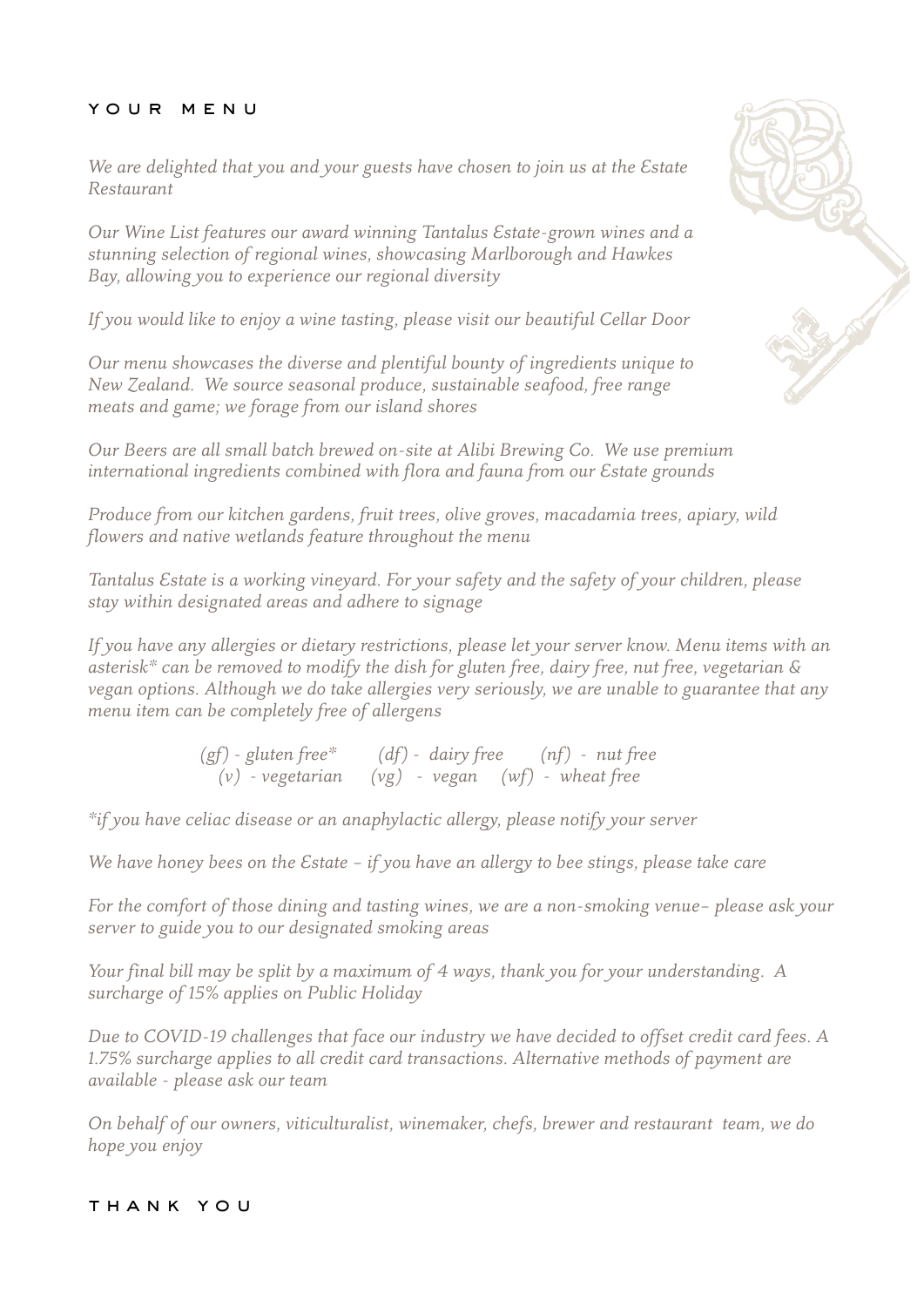# YOUR DINING OPTIONS

## 2 course set menu \$75 per person\*

*Please select your preference of dish from either entrée & main course or main & dessert course. Sides are additional. Wine pairings available at \$35pp.*

## 3 course set menu \$98 per person

*Please select your preference of dish from each course. Sides are additional. Wine pairings at available \$57pp.*

## 4 course set menu \$138 per person

*Chef's choice selected from our menu. Complementary glass of Tantalus Methode Traditionnelle Wine pairings available at \$67pp.*

please note a 1.75% surcharge applies to all credit card payments. please ask us about our alternative payment methods \*2 course set menu unavailable for parties of 13+

## FOR THE TABLE

| TE MATUKU BAY SHUCKED OYSTERS<br>Cachette Mignonette $(gf, df, nf)$<br>Raspberry Vinegar, Tantalus Méthode Traditionnelle Jelly, Basil (gf, nf)<br>Each/Half Dozen/Dozen | 5.5/32/62<br>6.0/36/72 |
|--------------------------------------------------------------------------------------------------------------------------------------------------------------------------|------------------------|
| MARINATED OLIVES<br>Juniper, Orange, Thyme $(gf, nf, vg)$                                                                                                                | ١O                     |
| ROASTED ESTATE MACADAMIA NUTS<br>Fermented Honey, Lavender Salt (vg, df)                                                                                                 | 12                     |
| TANTALUS HOUSE BAKED BREAD<br>Churned Cultured Butter (nf)                                                                                                               | 15                     |
| DUCK HAM & PARFAIT<br>"Fennel Seed Mosbolletjies", Fig, Nut Granola, Watercress                                                                                          | 24                     |

## **ENTREE**

garden beetroot & goat's cheese tart *Last Season Fig, Rocket, Shallot (v, can be available, df available)*

hand select greenstone creek beef tartare *Pear, Smoked Oyster Emulsion, Green Tomato, Macadamia (gf)*

crispy pork belly *Tamarillo, Hazelnut, Pumpkin, Salsa Verde (gf)*

aged ora king salmon *Kohlrabi, Verjuice, Prawn, Persimmon (gf)*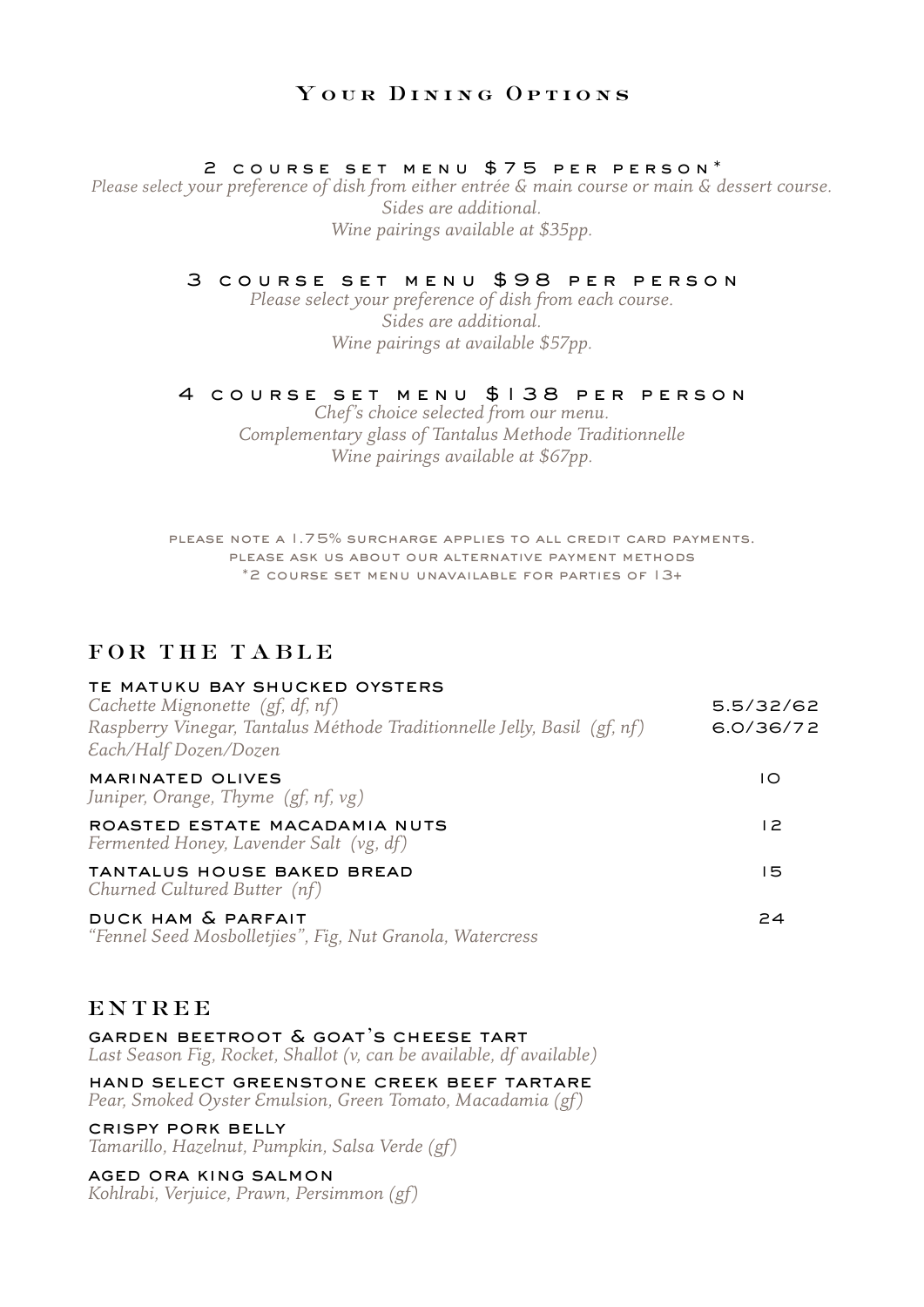# MAIN

greenstone creek beef tenderloin *Autumn Mushrooms, Smoked Potato, Brisket, Burnt Leek* Ī, sustainably caught south pacific fish *Spanner Crab, Raisin, Brown Butter, Cauliflower (gf)* pasture raised lamb *Caramelised Curd, Kumara, Pistachio, Black Garlic* 

 grain & macadamia risotto *Brussel Sprouts, Last Season Artichoke, Black Olive (v, vg, gf)*

# SIDE DISHES

| AUCKLAND AUTUMN GREENS<br>Sunflower Seed Hummus, Dukkha Spice (gf, df)            | 15. |
|-----------------------------------------------------------------------------------|-----|
| WAIHEKE LEAF SALAD<br>Citrus Dressing, Stracciatella, Marinated Tomatoes (gf, nf) | 15. |
| TRUFFLE FRIES<br>Crème Fraîche, Parmesan (nf, v, gf)                              | 15. |

# DESSERT

tantalus eton mess *Feijoa, Lemon Cream, Blueberry, Candied Ginger (gf)*

## bitter chocolate crémeux

*Raspberry, Rosewater, Pecan Nut, Cocoa Nib* 

## tantalus cachette & white chocolate parfait

*Rooibos, Almond, Granny Smith, Pollen* 

## **CHEESE**

*30g portion of your selection of 3 cheeses listed on the following page, with Estate-made accompaniments: Our Walnut Baguette, Gluten Free Ritz Crackers, Lavosh, Fruit Chutney, & Preserves*

# CHEESE COURSE

## single cheese 14

## chef's 3 cheese selections 36

*All cheeses are 30g portions with Estate-made accompaniments: Our Walnut Baguette, Gluten Free Ritz Crackers, Lavosh, Fruit Chutney, & Preserves*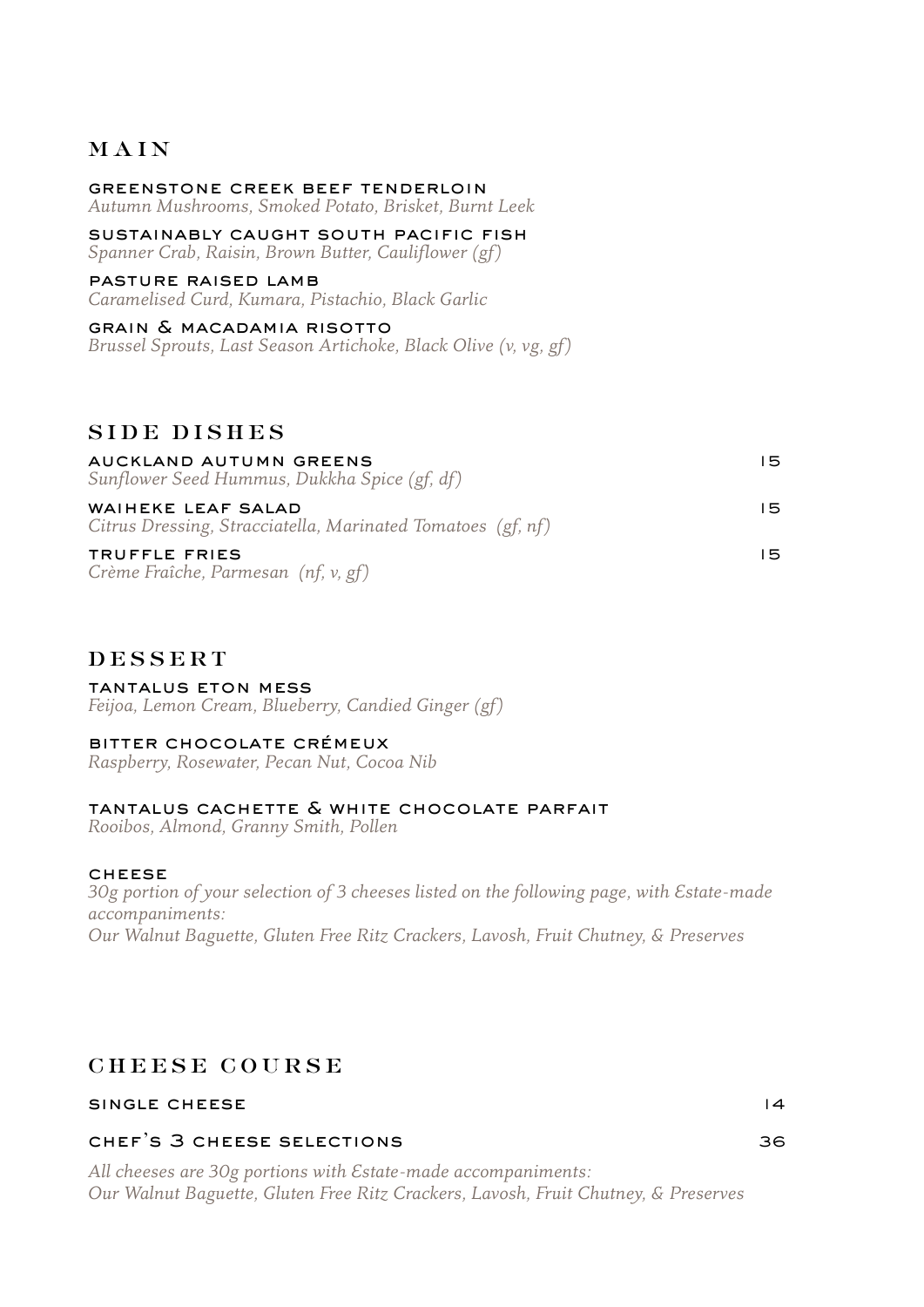# **CHEESE**

*30g portions with Estate-made accompaniments: Our Walnut Baguette, Gluten Free Ritz Crackers, Lavosh, Fruit Chutney, & Preserves*

## mahoe very old edam *Cows milk - Kerikeri*

*Mild and fruity in flavour and smooth to cut. It displays a firm and crunchy texture with sweet and floral notes and a nutty aftertaste.*

## cartwheel creamery doe rei mi *Goats milk - Pohangina Valley, New Zealand*

*Doe Rei Mi is a washed rind, washed in a 5% brine solution with a mild Brevi. With all the character of a stinker without being a stinker. Doe – female goat, Rei – Ivory, colour of the cheese, Mi – I.*

## mahoe blue *Cows milk - Kerikeri, New Zealand*

*Our blue has a semi-firm but creamy texture. Its flavour is a mouthwatering combination of smooth and sweet creaminess and the fruity aromatics of the blue mold. Mahoe Blue has a solid flavour without being too sharp.*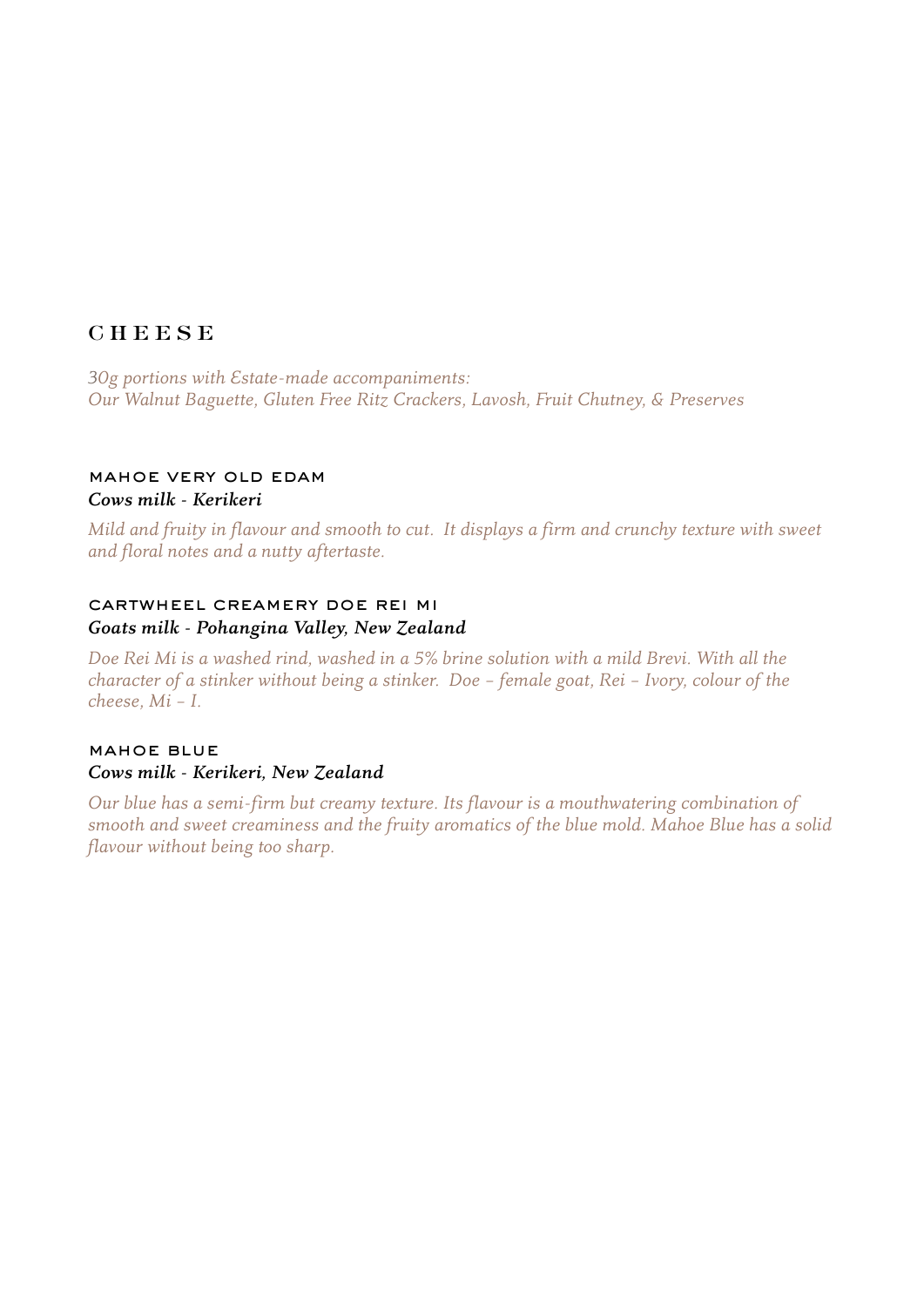# WINE

|                                                                                             | <b>GLASS</b>   | <b>BOTTLE</b> | MAGNUM |
|---------------------------------------------------------------------------------------------|----------------|---------------|--------|
| <b>BUBBLES</b><br>Tantalus Méthode Traditionnelle, Brut NV, Hawkes Bay                      | 17             | 78            |        |
| Perrier Jouët Grand Brut, NV, Épernay, France                                               |                | 125           |        |
| Billecart-Salmon, Brut NV, Mareuil-sur-Ay, France<br>(750ml/1500ml bottles available)       | 28             | 130           | 300    |
| Taittinger, Cuvée Prestige Brut NV, Reims, France<br>(375ml/750ml bottles available)        |                | 80/140        |        |
| Billecart-Salmon, Rosé NV, Mareuil-sur-Ay, France<br>(375ml/750ml/1500ml bottles available) |                | 155/205       | 425    |
| Dom Pérignon, 2010, Épernay, France                                                         |                | 350           |        |
| Perrier Jouët Belle Epoque, 2012, Épernay, France                                           |                | 425           | 875    |
| Cristal, Louis Roederer, 2012, Reims, France                                                |                | 750           | 1490   |
| Krug Rosé, 21ème Édition, Reims, France                                                     |                | 900           |        |
| WHITE                                                                                       |                |               |        |
| Tantalus Sauvignon Blanc, Marlborough, 2021                                                 | $\overline{6}$ | 68            |        |
| Tantalus Pinot Gris, Marlborough, 2019                                                      | 15             | 58            |        |
| Tantalus Estate Pinot Gris, Waiheke Island, 2017                                            |                | 80            |        |
| Tantalus Estate Pinot Gris, Waiheke Island, 2019                                            | 17             | 76            |        |
| ROSÉ<br>Tantalus Estate Rosé, Waiheke Island, 2021                                          | 16             | 68            |        |
| TANTALUS RESERVE WHITE                                                                      |                |               |        |
| Tantalus Reserve Chardonnay, 'The Egg', Hawkes Bay, 2018                                    | 19             | 82            |        |
| Cachette, Chardonnay, Waiheke Island, 2018                                                  |                | 130           |        |
| Cachette, Chardonnay, Waiheke Island, 2019                                                  | 23             | 125           |        |
| <b>RED</b><br>Tantalus Pinot Noir, Marlborough, 2020                                        | 17             | 70            |        |
| Tantalus Estate Merlot Cab-Franc, Waiheke Island, 2018                                      | 19             | 82            |        |
| TANTALUS ESTATE RESERVE RED                                                                 |                |               |        |
| Evoque, Merlot/Malbec/Cabernets, Waiheke Island, 2014                                       |                |               | 310    |
| Evoque, Merlot/Malbec/Cabernets, Waiheke Island, 2015                                       |                |               | 300    |
| Évoque, Merlot/Malbec/Cabernets, Waiheke Island, 2016                                       | 23             | 138           |        |
| Voilé, Syrah, Waiheke Island, 2016                                                          | 23             | 138           |        |
| Ecluse, Cabernets/Merlot/Malbec, Waiheke Island, 2014                                       |                |               | 330    |
| Ecluse, Cabernets/Merlot/Malbec, Waiheke Island, 2015                                       |                |               | 320    |
| Ecluse, Cabernets/Merlot/Malbec, Waiheke Island, 2016                                       | 26             | 150           |        |
| DESSERT WINE & PORT<br>Tantalus Late Harvest Viognier, Hawkes Bay, 2016                     | 18             | 82            |        |
| Sandeman's 10 Year Tawny Porto                                                              | 17             |               |        |
|                                                                                             |                |               |        |
| Fernando Castilla Pedro Ximinéz Sherry                                                      | $\mathbf{L}$   |               |        |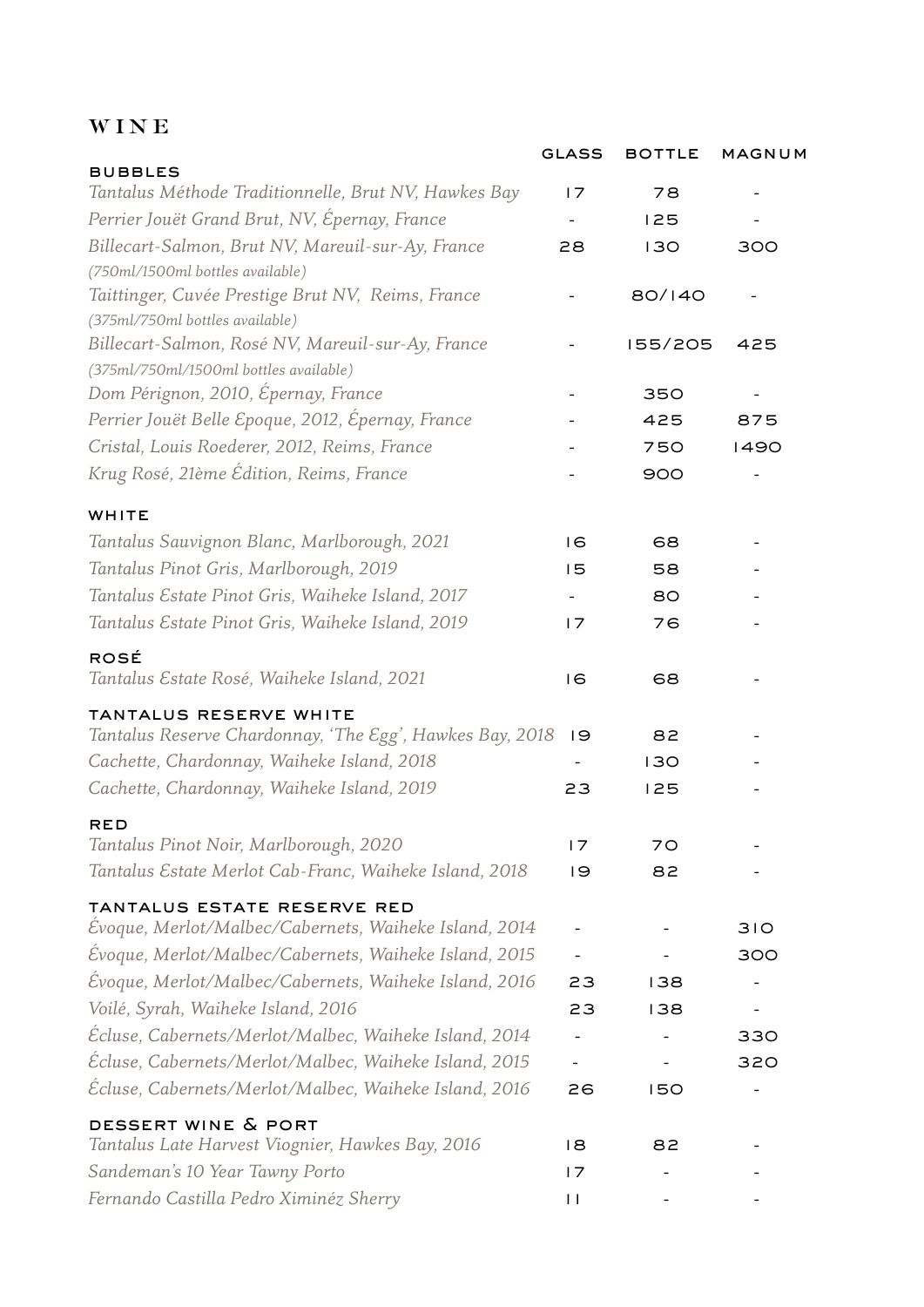

BEER alibi brewing co.

|                                                                                                                                                                                                                                                                                                                                                                                                                                                                      | GLASS | <b>IMPERIAL</b><br>PINT |
|----------------------------------------------------------------------------------------------------------------------------------------------------------------------------------------------------------------------------------------------------------------------------------------------------------------------------------------------------------------------------------------------------------------------------------------------------------------------|-------|-------------------------|
|                                                                                                                                                                                                                                                                                                                                                                                                                                                                      | 370ml | 570ml                   |
| BOHEMIAN PILSNER, 5.2%<br>European styled pilsner made using imported Bohemian pilsner malt, European<br>bottom fermenting yeast & traditional saaz hops. Brilliantly bright with a straw hue<br>and thick mousse-like head. Bold & bready rich malt & an intense floral bouquet on the nose.                                                                                                                                                                        | IO.   | 12                      |
| CHALK TALK, HAZY PALE ALE 5.8%<br>Brewed with Lager, Ale, Wheat malts and Oats. Hopped with the troublesome duo of Simcoe and El<br>Dorado and fermented with an expressive fruity yeast strain for smooth vanilla haze. Aromas of ripe<br>mango, papaya, vanilla, Jelly snakes + citrusy grapefruit notes.                                                                                                                                                          | 12    | $\overline{4}$          |
| STRATICUS, HAZY IPA 6.8%<br>Pilsner and Maris Otter malts were mashed with a burley amount of fluffy oats and both malted and<br>flaked wheat. Bittered with two additions of Waimea and hopped heavily in the whirlpool with Cryo-<br>Simcoe and Strata then dry hopped with a hefty sum of Strata, Cryo-Simcoe and a tickle of Talus.<br>Strawberry guava, snake fruit and mangosteen. Grandma's grapefruit peel and rose petals immured by a<br>touch of vanilla. | IЗ    | 15                      |
| PUFFERBELLY, HAZY IPA, 7.5%<br>PUFFERBELLY is drenched in Mosaic, kissed by Sabro and supported by Citra. It tastes of red, green<br>and purple hard jubes, pine, honeydew melon, coconut and light absorbing dankness. ALL ABOARD<br>THE CHOOCHOOO TRAIN.                                                                                                                                                                                                           | 3     | 15                      |
| ALIBI SOUR - PASSIONFRUIT, MANGO PINEAPPLE, 6.0% 12<br>A kettle sour ale brewed with Pilsner and wheat malts and conditioned on most tropical fruits of the<br>forest, mango, pineapple and passionfruit. Citrus, mango, sour jelly worms and the most deliciously ripe<br>passionfruit. ~ LACTOSE FREE                                                                                                                                                              |       | 14                      |
| ROTATING TAP<br>Please ask your server about our seasonal offering!                                                                                                                                                                                                                                                                                                                                                                                                  | POA   | <b>POA</b>              |
| TASTING PADDLE (4 BEERS)                                                                                                                                                                                                                                                                                                                                                                                                                                             |       | 12                      |
| CIDER, ASPALL PREMIER CRU 330ML, 6.8%                                                                                                                                                                                                                                                                                                                                                                                                                                |       | 12                      |

# low alcohol beer, garage project 'fugazi' 330ml 2.2% 8

# alcohol free beer, sawmill 'bare beer' 330ml, <0.5% 8

*All of our beers are available for takeaway, please enquire with your server*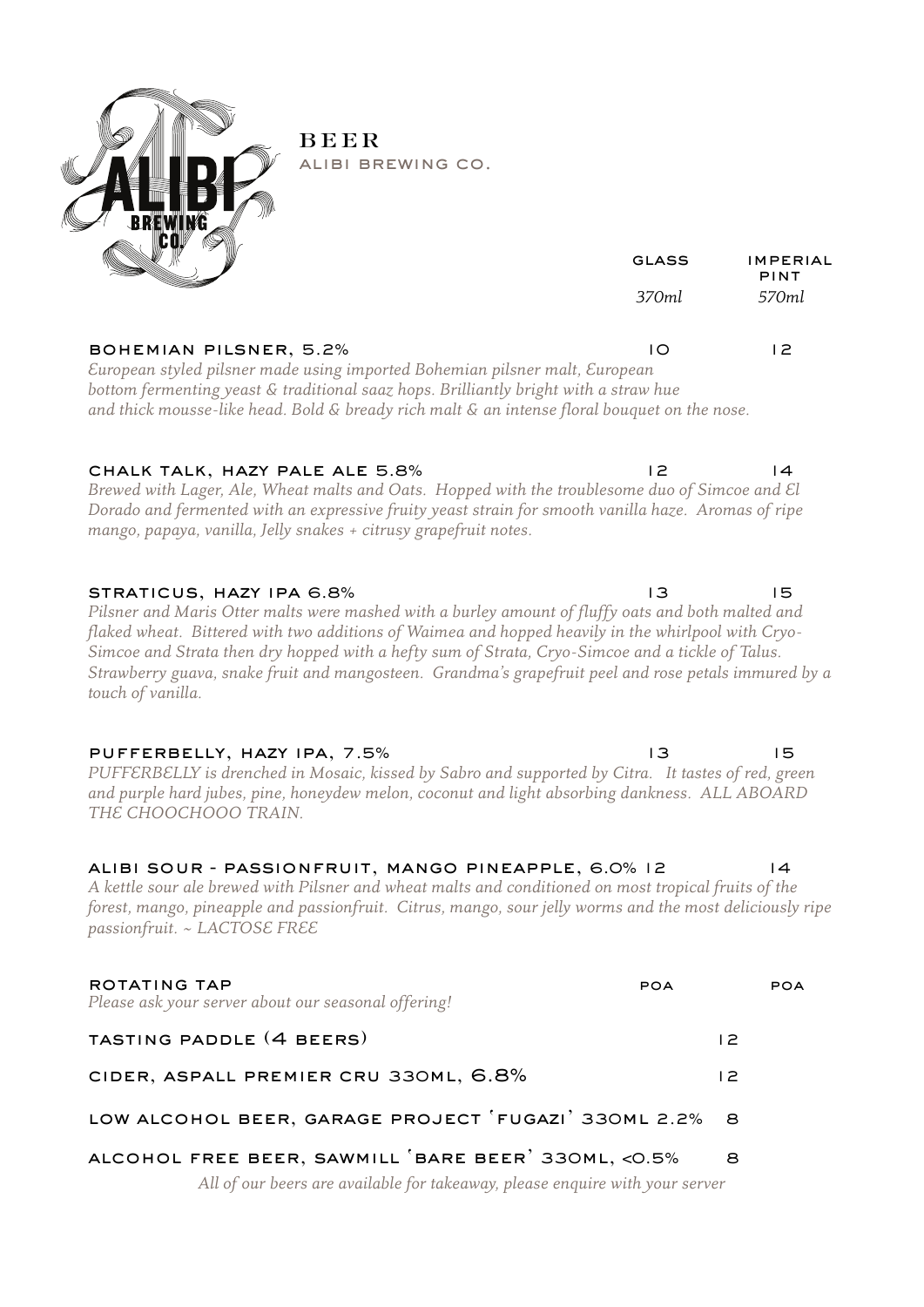# ESTATE COCKTAILS

| <b>NORTHERN GARDEN</b><br>(low alcohol - non-alcoholic option available)<br>Seedlip Garden 108, Dolin Dry Vermouth, Cardamom, Bay Leaf, East Imperial Tonic        | 18             |
|--------------------------------------------------------------------------------------------------------------------------------------------------------------------|----------------|
| <b>MOORPARK MULE</b><br>Blue Duck Vodka, Estate Honey, Briottet Crème Abricot, Earl Grey, Ginger Beer, Mint                                                        | 19             |
| <b>FRENCH 75</b><br>Black Robin Gin, Fresh Lemon, Tantalus NV Méthode Traditionnelle                                                                               | 19             |
| <b>SPICED PALOMA</b><br>Espolon Reposado Tequila, Cinnamon Syrup, Fresh Grapefruit, East Imperial Grapefruit Soda                                                  | $\overline{9}$ |
| PASSIONFRUIT SIDECAR<br>Hennessy VS Cognac, Orange Liqueur, Late Harvest Viognier, Passionfruit                                                                    | 21             |
| MAPLE CHESTNUT SOUR<br>Templeton Rye Whisky, Briottet Crème de Châtaigne, Maple Syrup, Fresh Lemon,<br>Angostura Bitters                                           | 21             |
| <b>ESTATE ESPRESSO MARTINI</b><br>Vodka, Island Coffee, West Coast Deluxe Cocoa, Aquafaba (contains légumes)                                                       | 22             |
| <b>SILK ORCHID</b><br>Diplomatico Riserva Exclusiva Rum, El Dorado 3yr Rum, Pedro Ximénez Sherry, Fig & Vanilla Bean<br>Syrup, Cream, Freshly Grated Espresso Bean | 21             |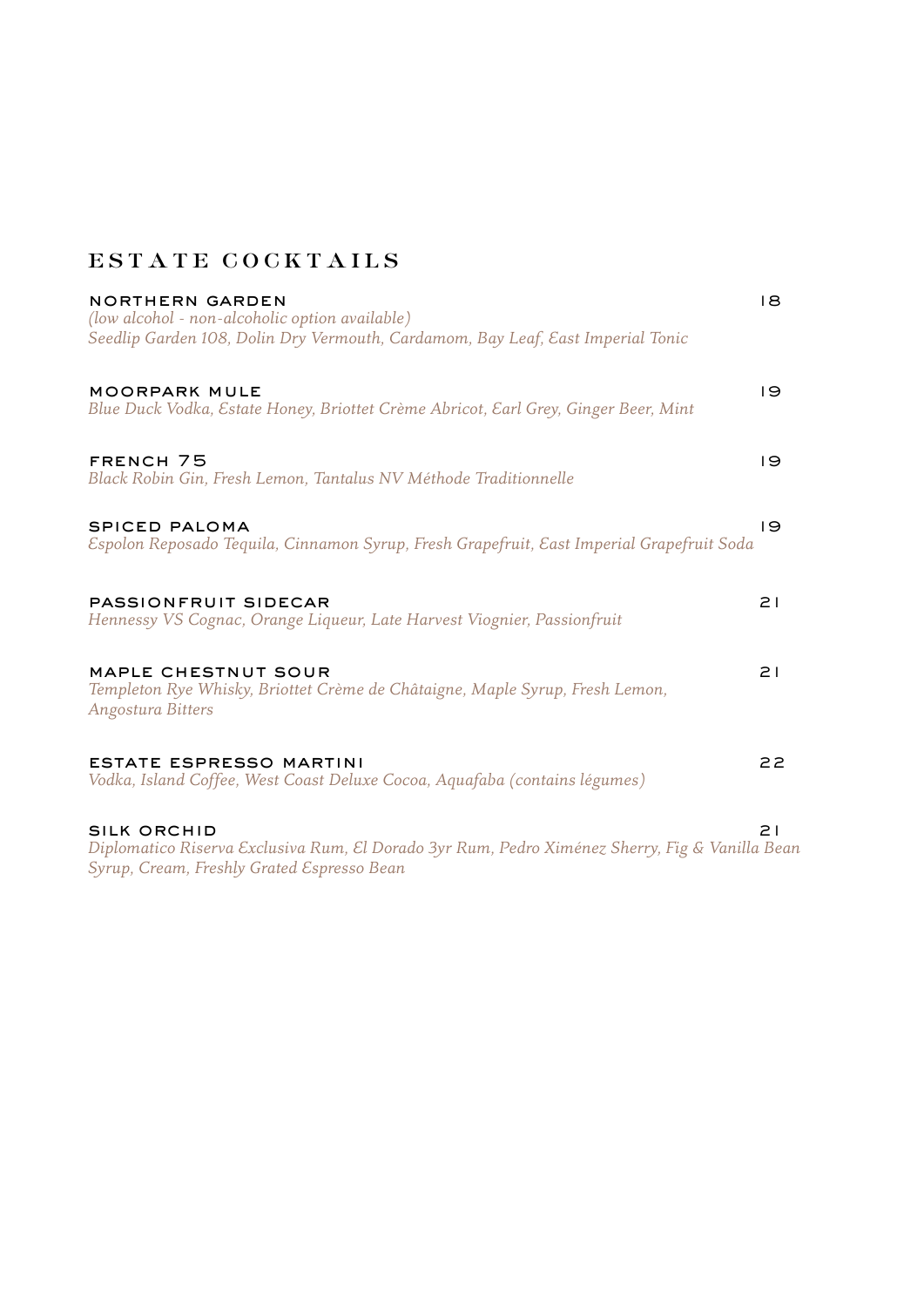# ESTATE BEVERAGES

| <b>ANTIPODES WATER</b><br>Still/Sparkling 1 litre                                                                    | 12          |
|----------------------------------------------------------------------------------------------------------------------|-------------|
| PASSIONFRUIT LEMONADE<br>Passionfruit, Fresh Lemon, Soda                                                             | 10          |
| SPICED PINEAPPLE GINGER BEER<br>Pineapple Juice, Cinnamon Syrup, Ginger Beer                                         | $1^{\circ}$ |
| <b>EAST IMPERIAL</b><br>Kima Kola, Ginger Beer, Grapefruit Soda, Tonic, Soda                                         | 5.5/6       |
| PAUSE FOR TEA - SPARKLING HERBAL TEA (SUGAR FREE)<br>Ginger & Hibiscus or Chamomile & Lavender                       | 8           |
| <b>JUICE</b><br>Apple, Orange, Cranberry, Tomato                                                                     | 5           |
| WEST COAST COCOA MERCHANTS<br>Hot Chocolate Deluxe or Peppermint Hot Chocolate                                       | 6           |
| <b>ISLAND COFFEE</b><br>Black/Milk                                                                                   | 5           |
| T2 LEAF TEA<br>Earl Grey, English Breakfast, Gorgeous Geisha, White Jasmine<br>Peppermint, Chamomile (decaffeinated) | 5           |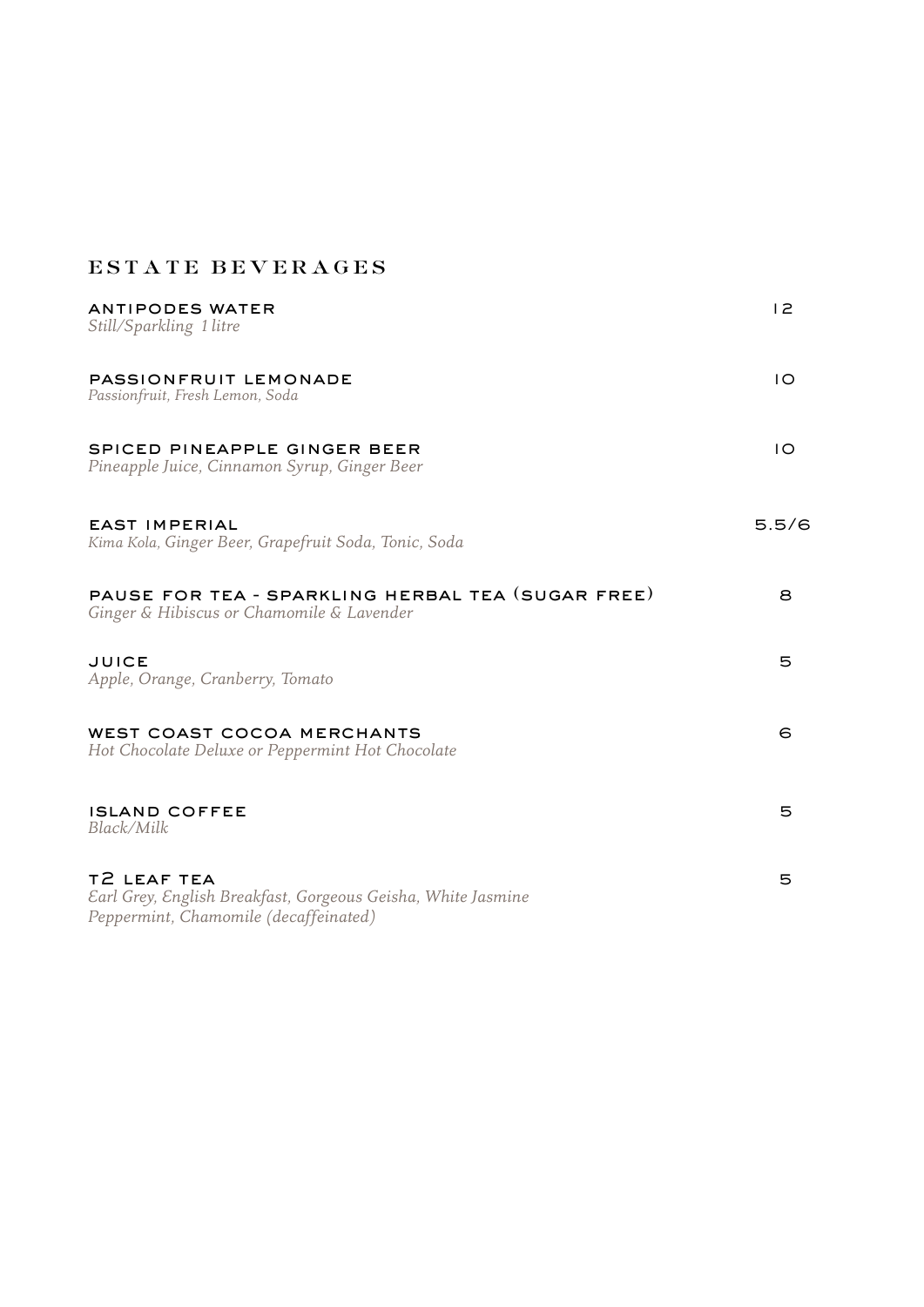## please note that mixes are additional

## VODKA

## blue duck - fiordlands, nz 111 animals and 111 and 111 animals and 111 animals and 111 animals and 111 animals and 111 animals and 111 animals and 111 animals and 111 animals and 111 animals and 111 animals and 111 animals

*Batch distilled seven times and blended with pristine New Zealand spring water for a polished, smooth texture. Gentle notes of charcoal and wheat on the nose with hints of lemon zest and peppery spice.* 

### CARDRONA DISTILLERY 'THE REID', NZ 15

*A gold winning single malt vodka with a rich and full bodied flavour. Weighted and balanced with notes of pear drops, lemon, toffee and malt biscuits.*

## GIN

### black robin - chatham islands, nz 11

*Derived from whey and infused with ten exotic botanicals including locally sourced horopito, one of the world's most ancient flowering plants. A fresh, complex nose bursting with candied lemon and lime zest, and fresh notes of chervil, parsley, and mint.*

### cardrona distillery 'the source', nz 15

*A multi - award winning gin, forged by the four seasons that run through Cardrona. A natural matrix of locally foraged rosehip, together with traditional juniper, coriander seed, angelica root, lemon and orange zest, vapourdistilled into single malt spirit.*

## hendrick's - scotland, uk 15

*A double-gold metal award winning gin, artfully crafted by blending spirits created through two different distillation methods and finished with Dutch cucumbers and Bulgarian rose petals. Crisp, zesty juniper and coriander on the nose with a clean, dry taste and lingering finish of refreshing cucumber and rose.* 

## RUM

### el dorado 3 year - georgetown, guyana 11

*Aged for three years in spent Bourbon barrels and twice filtered through charcoal for clarity and purity. Crisp notes of coconut and confectioner's sugar, with tart citrus and buttered toffee.* 

## diplomático reserva exclusiva - lara, venezuela 12

*One of the worlds most awarded rums, with over twenty awards to its name. This rich and fruity rum is aged for 12 years, displaying luscious aromas of caramelised oranges and cinnamon. Exceptionally smooth texture finishing with bittersweet cocoa and oak spice.* 

## TEQUILA

## espolòn blanco - jalisco, méxico 11

*Made from 100% Blue Weber Agave grown in Los Altos, an area prized for its rich soils and superior agave. Twice distilled in small batches, this gold medal award-winning tequila exhibits zesty floral and tropical fruit aromas with an elegant mouthfeel and mild peppery spice.* 

### espolòn reposado - jalisco, méxico 11

Aged between three and five months in first-fill American oak barriques with a slight char, for a subtle caramel *and vanilla note. Full bodied with a bold, round palette full of baked tropical fruit and spice.*

### tequila ocho blanco -la alteña, méxico 16

*Tequila Ocho Blanco honours the agaves from the highlands and fields of the Camarena family, through clean and intense flavours.*

### tequila ocho reposado -la alteña, méxico 17

*Rested in American Oak barrels for eight weeks and eight days. Delicious subtle hints of vanilla and caramel, it is silky and at the same* 

*time preserves the intense agave flavour.*

## tequila ocho anejo -la alteña, méxico 23

*Aged in worn American Oak barrels for 1 year in order to maintain the intense flavours of cooked agave, and thus, be able to appreciate* 

*the differences between the vintages of Tequila Ocho. An ideal tequila to drink straight thanks to its sweet notes.*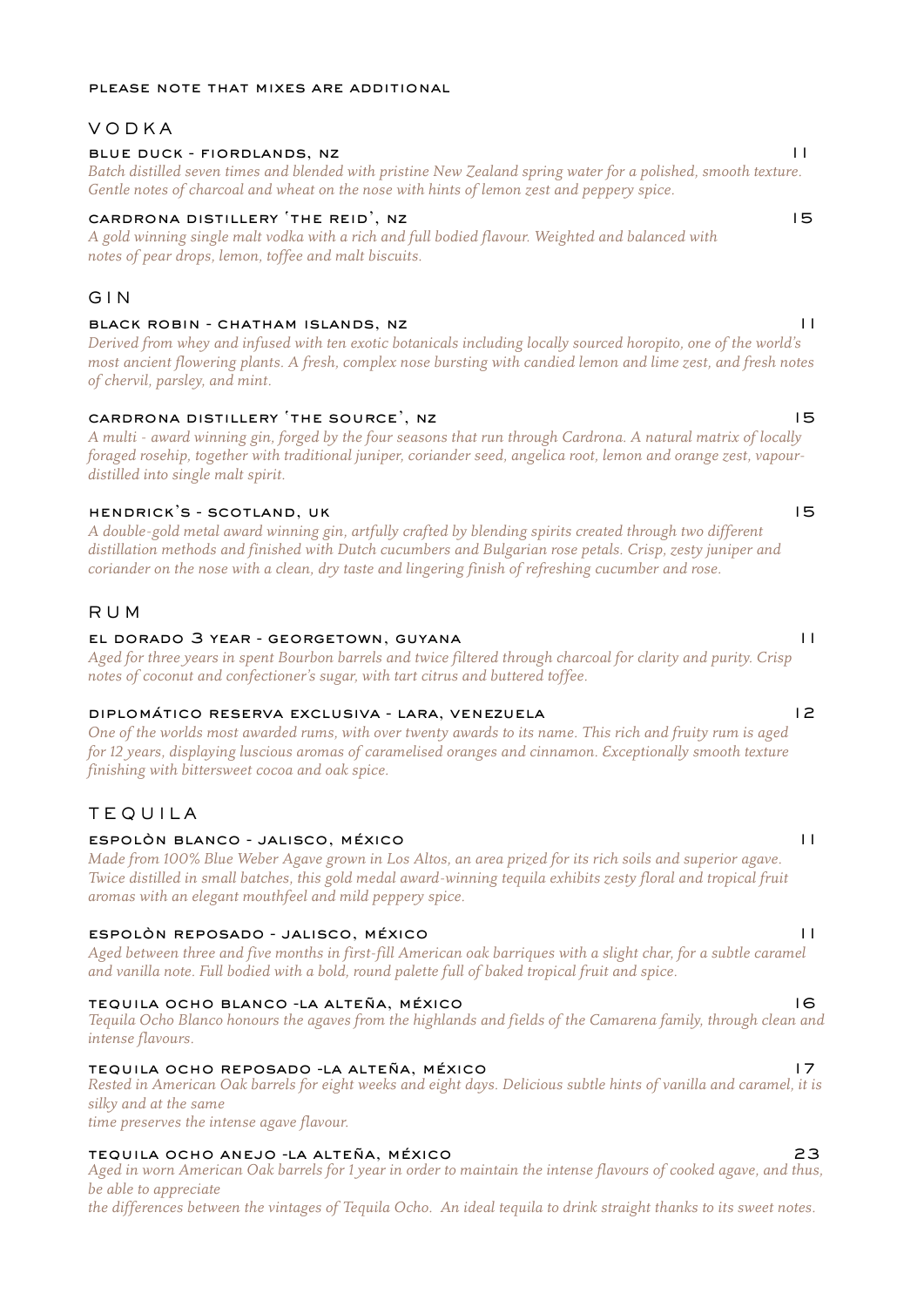## WHISK(E)Y

### woodford reserve bourbon - kentucky, usa 12

*Woodford Reserve produces a range of hand-crafted, small batch whiskeys from the oldest operating distillery in Kentucky. Distilled in copper pot stills with a high percentage of rye to enhance spice characters and matured in new, charred white oak barrels. Rich dried fruits and tobacco on the nose with a round palette of sweet maple syrup, cherries, almonds, and toasty oak.*

### woodford reserve rye - kentucky, usa 13

*Produced using a mash-bill of 53% rye, this whiskey shows off its spice up front and balances it well with notes of fresh pear and cherry, chopped mint, and a sweet touch of honey.*

### monkey shoulder blended malt- scotland, uk 12

*A blend of three of William Grant & Son's Speyside - Balvenie, Glenfiddich, and Kininvie. Malty, toasty flavours sweetened with honey and butterscotch. Medium finish with a slight gingery spice.* 

### tullibardine 228 - highlands, scotland, uk 14

*Aged in first-fill Bourbon barrels and finished for twelve months in 228-litre Red Burgundy wine casks from Chateâu de Chassagne-Montrachet. Rich and spiced with notes of nutty sweet custard, berry jam, and allspice.* 

## the balvenie doublewood - speyside, scotland, uk 16

*Matured for twelve years in spent bourbon barrels, then finished in Oloroso sherry casks for an additional nine months. Smooth and mellow with dried fruit and sherry notes layered with honey, vanilla, and nutmeg.* 

### ardbeg 'an oa' - islay, scotland, uk 14

*A combination of spirit aged in Pedro Ximénez sherry casks and first-fill bourbon barrels, then blended in French oak marrying vats. Nicely rounded, subtly smoky, hints of creamy toffee, aniseed, orange and tea leaves.* 

### cardrona 'just hatched', nz 35

*A marriage of ex-bourbon and ex-sherry casks, this "Just Hatched: Whiskey reveals Cardrona's underlying character of borage flower honey, vanilla, spice, with weighted spirit on the tongue.*

## APERITIF & DIGESTIF

## campari - milan, italy 10

*An infusion of bitter herbs, aromatic plants and fruit in alcohol and water. Bracingly bitter with notes of zesty orange and grapefruit peels, rhubarb, rosemary, and clove.* 

### amaro montenegro - bologna, italy 10

*A bitter-sweet blend of forty botanicals selected from four continents, distilled individually and blended to create a spicy, herbaceous, and floral digestif. Notes of vanilla, dried orange peels, rose petals, and eucalyptus.*

### rémy v.s.o.p - cognac, france 16

*A well balanced and multi layered cognac with notes of vanilla, stone fruit and licorice.* 

### rémy xo - cognac, france50

*This XO is aged for up to 35 years, with the Ugni Blanc grapes taken only from the two best crus. Graced with a floral bouquet and the delicate hint of Limousin oak.*

## VERMOUTH

### dolin dry - chambéry, france 8

*Fortified and aromatized with herbs and aromatic plants naturally found in the Alpine meadows above Chambéry. A vermouth of remarkable freshness, purity, and complexity, with a bright and citrusy nose and bittersweet palate.* 

### cinzano rosso - turin, italy 8

*A secret recipe of thirty-five aromatic plants sourced from the Italian Alps infused in fortified wine. Herbal notes of thyme and marjoram with bittersweet orange and baking spice.*